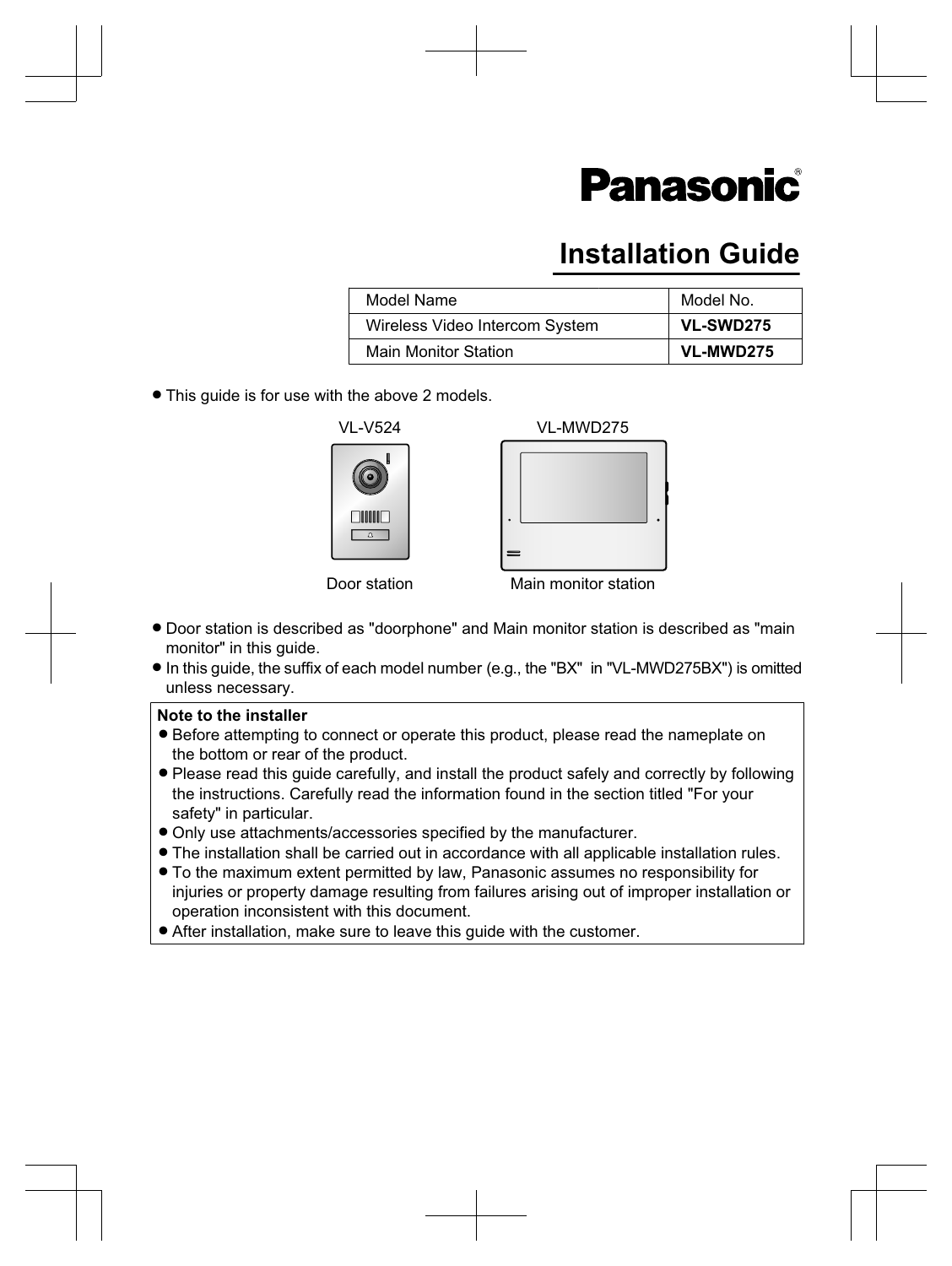# **For your safety**

To prevent severe injury or loss of life or property, and to ensure proper and safe operation of your product, read this section carefully before using the product.



# **WARNING**

**Preventing fire, electric shock and short circuits**

- **Leave installation work to the dealer. Installation work requires technique and experiences. Failure to observe this may cause fire, electric shock, injury, or damage to the product. Consult the dealer.**
- **Electrical connection work should be performed by certified personnel only. Certification is required for performing electrical connection work. Consult your dealer.**
- Use only the specified power supply unit and AC cable.
- Do not attempt to disassemble or modify this product. Contact an authorised service centre for repairs.
- Never install wiring during a lightning storm.
- $\bullet$  Do not connect non-specified devices.
- Do not connect a power cable to a terminal that is not specified in this guide.
- $\bullet$  When opening holes in walls for installation or wiring, or when securing the power cable, make sure you do not damage existing wiring and ductwork.
- Do not make any wiring connections when the power supply is turned on.
- Do not use the supplied power supply unit for outdoor installations (it is for indoor use only).
- Do not install the main monitor/ extension monitor in the following places:
	- Places where the main monitor/ extension monitor may be splashed with water or chemicals.
	- Places where there is a high concentration of dust, or high humidity.
- Do not place objects on the power cables and the AC adaptor. Install the product where no one can step or trip on the power cables and the AC adaptor.
- Do not allow the power cables and the AC adaptor to be excessively pulled, bent or placed under heavy objects.
- $\bullet$  When existing wires are used, it is possible that they contain AC voltage. Contact an authorised service centre.

### **Preventing accidents and injuries**

- Do not install or use the product in health care facilities if any regulations posted in the area instruct you not to do so. Hospitals or health care facilities may be using equipment that could be sensitive to external RF (radio frequency) energy.
- Do not install or use this product near automatically controlled devices such as automatic doors and fire alarms. Radio waves emitted from this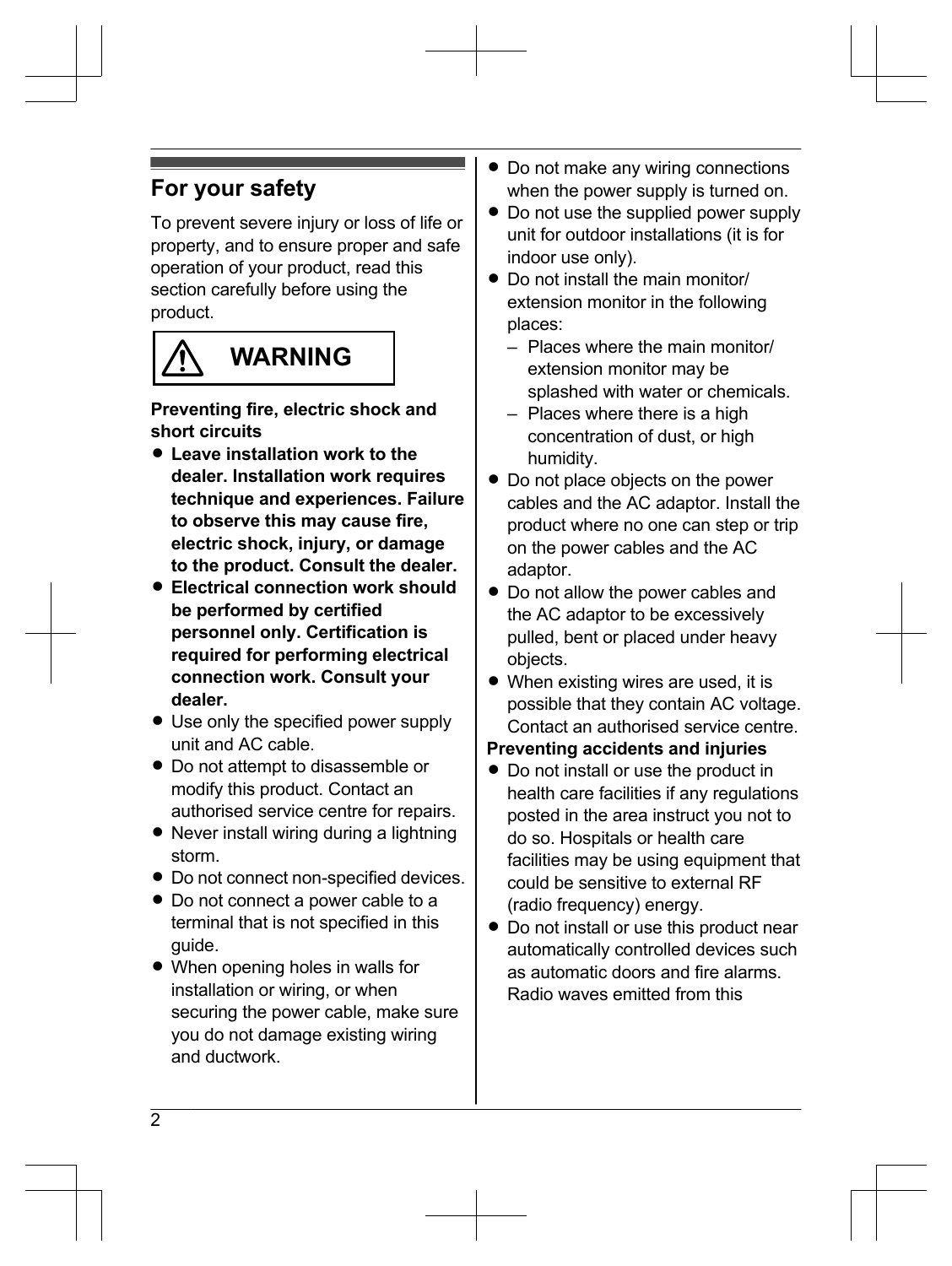product may cause such devices to malfunction, resulting in an accident.

# **CAUTION**

### **Preventing electric shock**

- $\bullet$  If the wiring is underground, do not make any connections underground.
- $\bullet$  If the wiring is underground, use a protection tube.
- $\bullet$  If the wiring is outdoors, use a protection tube or a surge protector.

### **Preventing injury**

- Install the product securely adhering to the instructions in this guide to prevent it from falling off the wall. Avoid installing onto low-strength walls, such as gypsum board, ALC (autoclaved lightweight concrete), concrete block, or veneer (less than 18 mm thick) walls.
- $\bullet$  To prevent serious injuries due to the product unexpectedly falling, the product with a wall mount feature must be installed at a height of 2 m or lower.

# **Supplied accessories for installation**



#### **Important:**

R **You will need the following additional items to install and configure the doorphone and the main monitor/extension monitor.**

### **[Locally procured]**

– DC cable[\\*2](#page-3-1) and wires (for doorphone and other connections): Prepare a cable and wires of the appropriate specification.  $(\rightarrow$  "Wire type and length")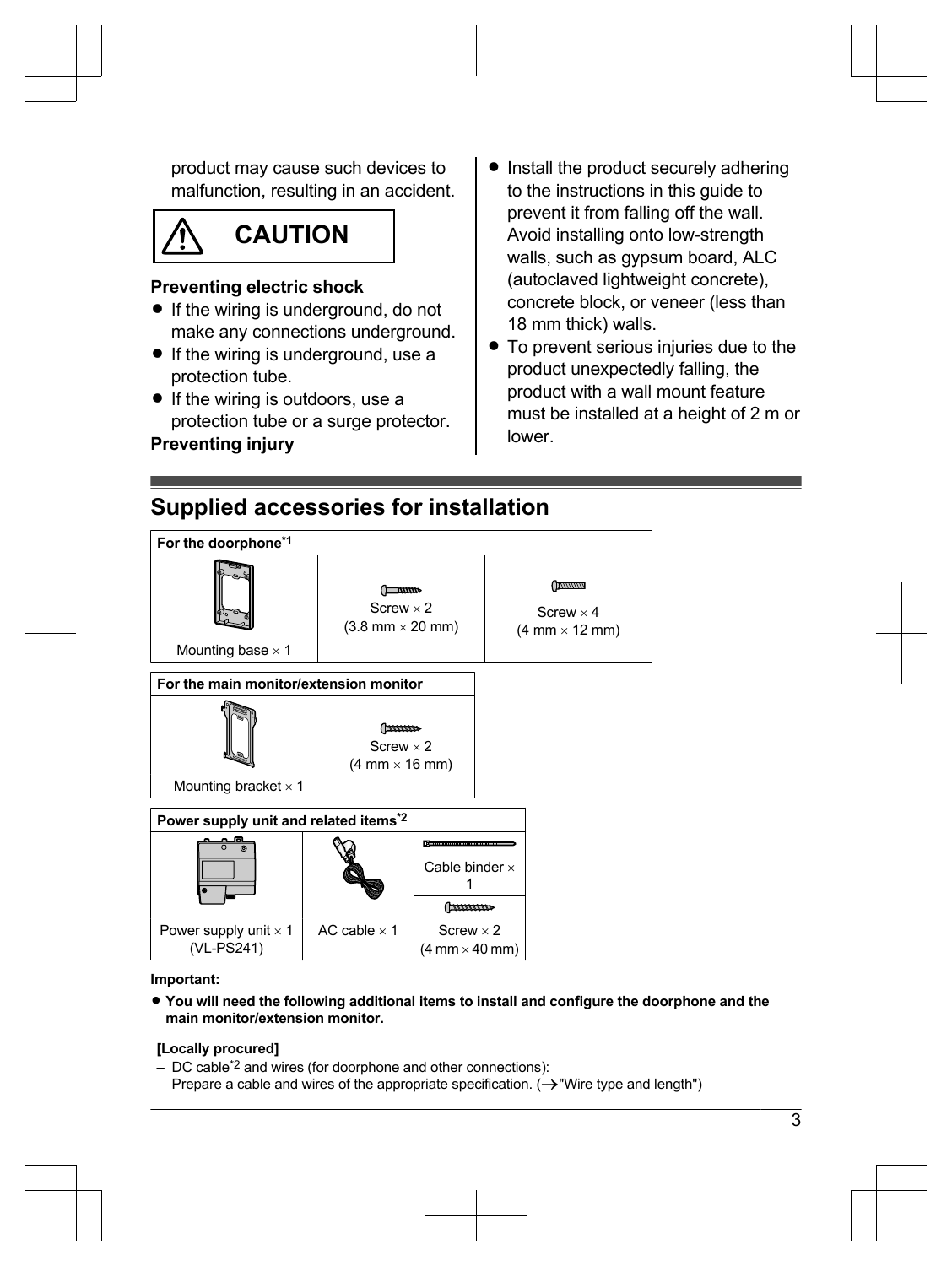#### **Note:**

• The illustrations in the supplied manual(s) may vary slightly from the actual product.

- <span id="page-3-0"></span>\*1 VL-SWD275 models only
- <span id="page-3-1"></span>\*2 VL-SWD275AZ/VL-MWD275AZ models only

# **Precautions for installation**

To avoid malfunction or communication disturbances, do not install the doorphone or the main monitor/ extension monitor in the following locations:

- Places where vibration or any other kind of impact occurs.
- Places where echoing is frequent.
- Places near a high concentration of dust, hydrogen sulphide, ammonia, sulphur, or noxious fumes.

#### **For the doorphone**

- R If a strong light is shining on the doorphone, the visitor's face may not be distinguishable. Do not place the doorphone in the following locations:
	- Where most of the background is the sky.
	- Where the background is a white wall, and direct sunlight will reflect off it.
	- Where direct sunlight will shine on the doorphone.
- $\bullet$  Do not place the doorphone in locations where echoing occurs, as this will cause the doorphone to beep frequently.
- Dust protection/water protection is IP44. Only when installation work specified in this guide is properly performed and appropriate water protection treatment is performed.
- Make sure the rear of the doorphone is not subject to water.
- Depending on the installation location, condensation may form on the doorphone's lens cover. This may cause images to become obscured. Condensation will dissipate as the temperature rises.

#### **For the main monitor/extension monitor**

- Install the main monitor away from electronic appliances such as TVs, radios, personal computers, air conditioners, boiler control panels with intercom, home security equipment, wireless devices, or digital cordless phones.
- $\bullet$  Leave at least 20 cm of space above, below, and to the left and right sides of the main monitor/ extension monitor. Do not install on a wall that is deeply recessed.
- $\bullet$  Do not install the main monitor/extension monitor inside a wall.
- Be sure to install the main monitor/extension monitor more than 5 m away from the doorphone.
- The product operates in the frequency range of 1.88 GHz and 1.90 GHz with a peak transmission power of 250 mW (max.). Refer to the "For best performance" section in the Operating Instructions.
- In areas surrounded by a high electrical field, disturbances may occur in the main monitor's/extension monitor's image or sound.

#### **Important:**

 $\bullet$  Do not use any cleaning products that contain alcohol, polish powder, powder soap, benzine, thinner, wax, petroleum, or boiling water. Also do not spray the product with insecticide, glass cleaner, hair spray or wall paint. This may cause a change in colour or quality of the product.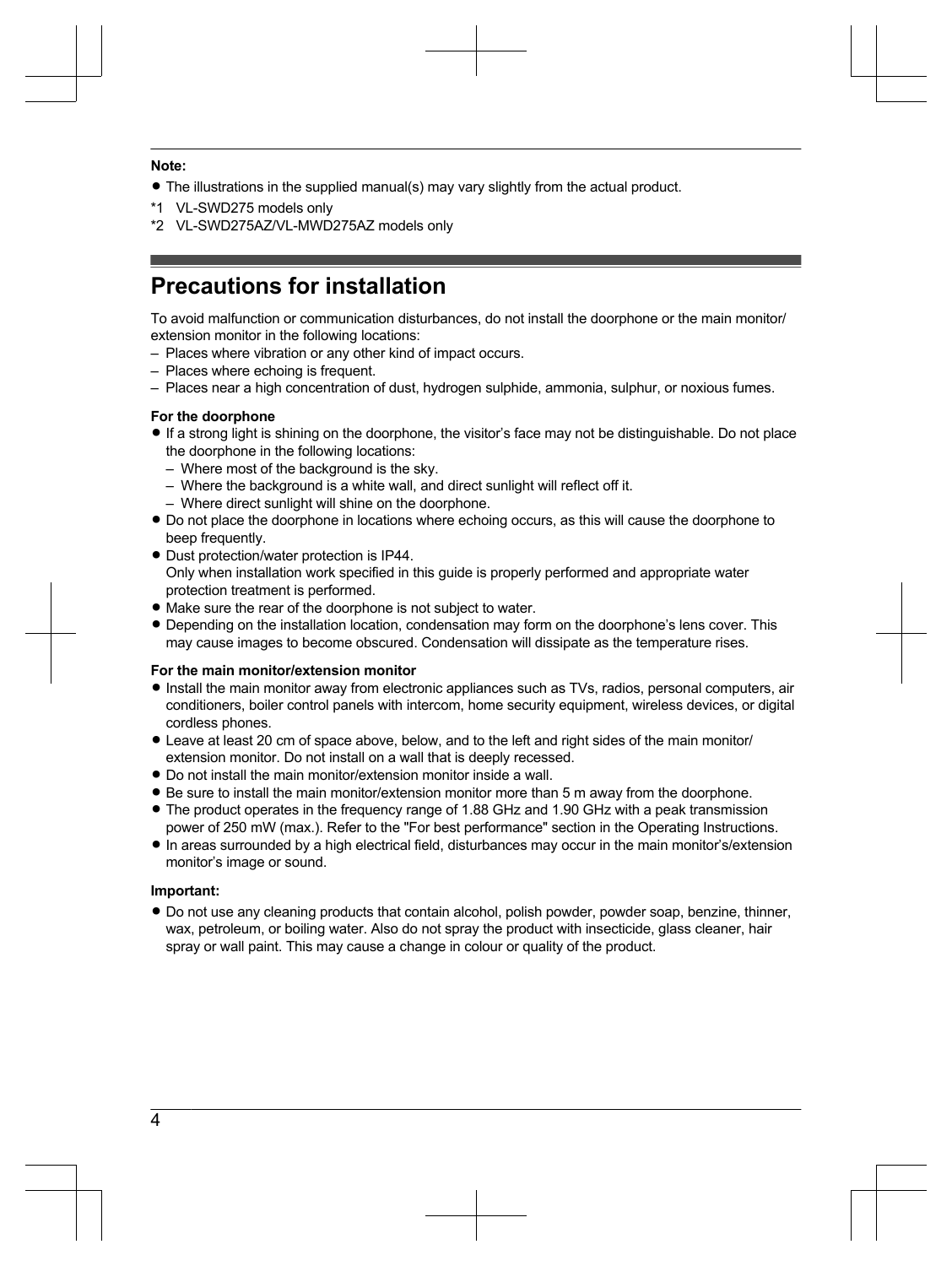### **Wiring schematic diagram**

Set up correctly according to the following wiring schematic diagram and "Wire type and length".

• For information, such as order numbers, about optional devices that can be connected to, refer to the "Additional/replacement accessories" section in the Operating Instructions.



- Power supply
- \*1 When you use an additional doorphone, the maximum number of the electric locks that can be connected to the doorphone depends on the type of doorphone. Consult your dealer for further information.
	- For VI -V554 users:
	- The electric lock can also be connected to the S1/S2 terminals of the doorphone.
- \*2 Connection devices for option input (A contact).
	- Make sure to connect doorbells to the IN3/IN4 terminals. A doorbell and doorphone 2 cannot be used together.
	- When a VL-V901 and VL-V700 series Video Intercom System for Apartment Complexes is used, emergency terminals can be used. Make sure to connect emergency terminals to the IN1/IN2 terminals.
- \*3 VL-SWD275AZ/VL-MWD275AZ models only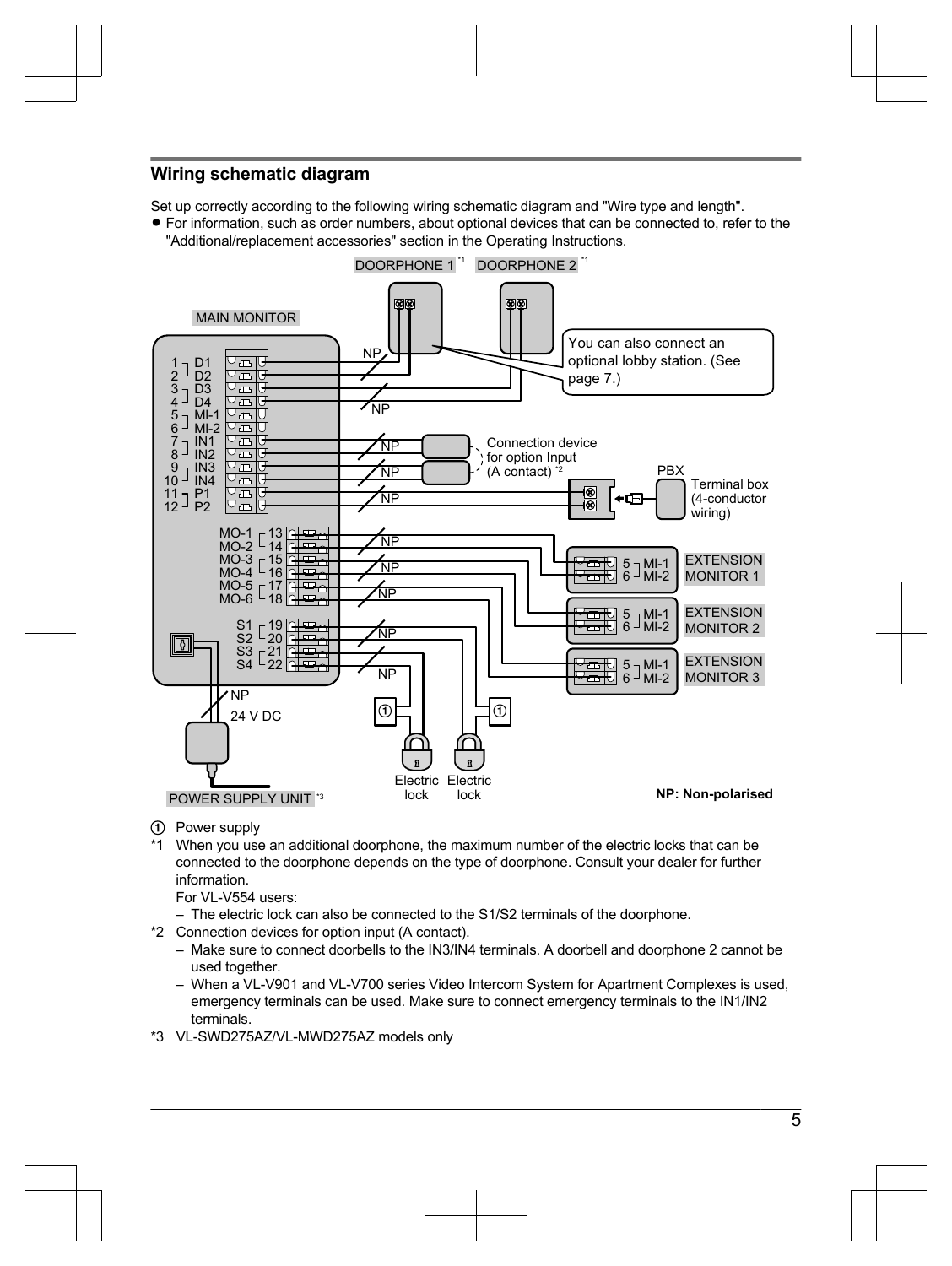#### **Wire type and length**

|                                                                                  | Wire type <sup>*1</sup>                                |                  |                                                                |
|----------------------------------------------------------------------------------|--------------------------------------------------------|------------------|----------------------------------------------------------------|
| Wiring run                                                                       | <b>Diameter</b>                                        |                  | Length (Max.)                                                  |
| Doorphone -<br>Main monitor-<br>Extension monitor <sup>*2</sup>                  | $\alpha$ 0.65 mm                                       | 22 AWG           | 100 <sub>m</sub>                                               |
|                                                                                  | $\sigma$ 1.0 mm                                        | <b>18 AWG</b>    | 130 <sub>m</sub>                                               |
|                                                                                  | $\sigma$ 0.5 mm                                        | CAT <sub>5</sub> | 50 m                                                           |
| Main monitor $-$<br>Power supply unit                                            | $\alpha$ 0.65 mm                                       | 22 AWG           | 10 <sub>m</sub>                                                |
|                                                                                  | $\sigma$ 1.0 mm                                        | <b>18 AWG</b>    | 20 <sub>m</sub>                                                |
| Main monitor $-$<br>Flectric lock <sup>*3</sup>                                  | $\alpha$ 0.5 mm - $\alpha$ 1.2 mm<br>(24 AWG - 17 AWG) |                  | According to the<br>specifications of the<br>connected device. |
| Main monitor-<br>Connection device for<br>option input (A contact) <sup>*3</sup> | $\alpha$ 0.5 mm - $\alpha$ 1.2 mm<br>(24 AWG - 17 AWG) |                  | According to the<br>specifications of the<br>connected device. |
| Main monitor-<br><b>PBX</b>                                                      | $\alpha$ 0.65 mm                                       | CAT 3 or 22 AWG  | 100 <sub>m</sub>                                               |

- <span id="page-5-0"></span>\*1 Type: Single-pair cable with outer sheath (jacket)
	- Conductor: Copper solid
	- A certified power supply wiring has to be used with this equipment. The relevant national installation and/or equipment regulations shall be considered. A certified power supply wiring not lighter than ordinary polyvinyl chloride flexible wiring according to IEC 60227 shall be used.
- <span id="page-5-1"></span>\*2 When an extension monitor is used, make sure that the total wiring length from the doorphone to the main monitor and then to the extension monitor, is within about 100 m.
- <span id="page-5-2"></span>\*3 When using an electric lock or a connection device for option input (A contact), select a device that meets the following quidelines:
	- Electric lock connection terminal (S1/S2, S3/S4):
		- N/O dry closure contact
		- 30 V AC (1 A)/24 V DC (1 A) or lower
	- Connection device for option input (A contact) terminal (IN1/IN2/IN3/IN4):
		- Input method: No-voltage contact
		- Open-circuit voltage between terminals: DC 7 V or less
		- Detection definite time: 0.1 second or more
		- Short-circuit between terminals: 5 mA or less
		- Resistance value: make: 500  $\Omega$  or less, break: 15 K $\Omega$  or more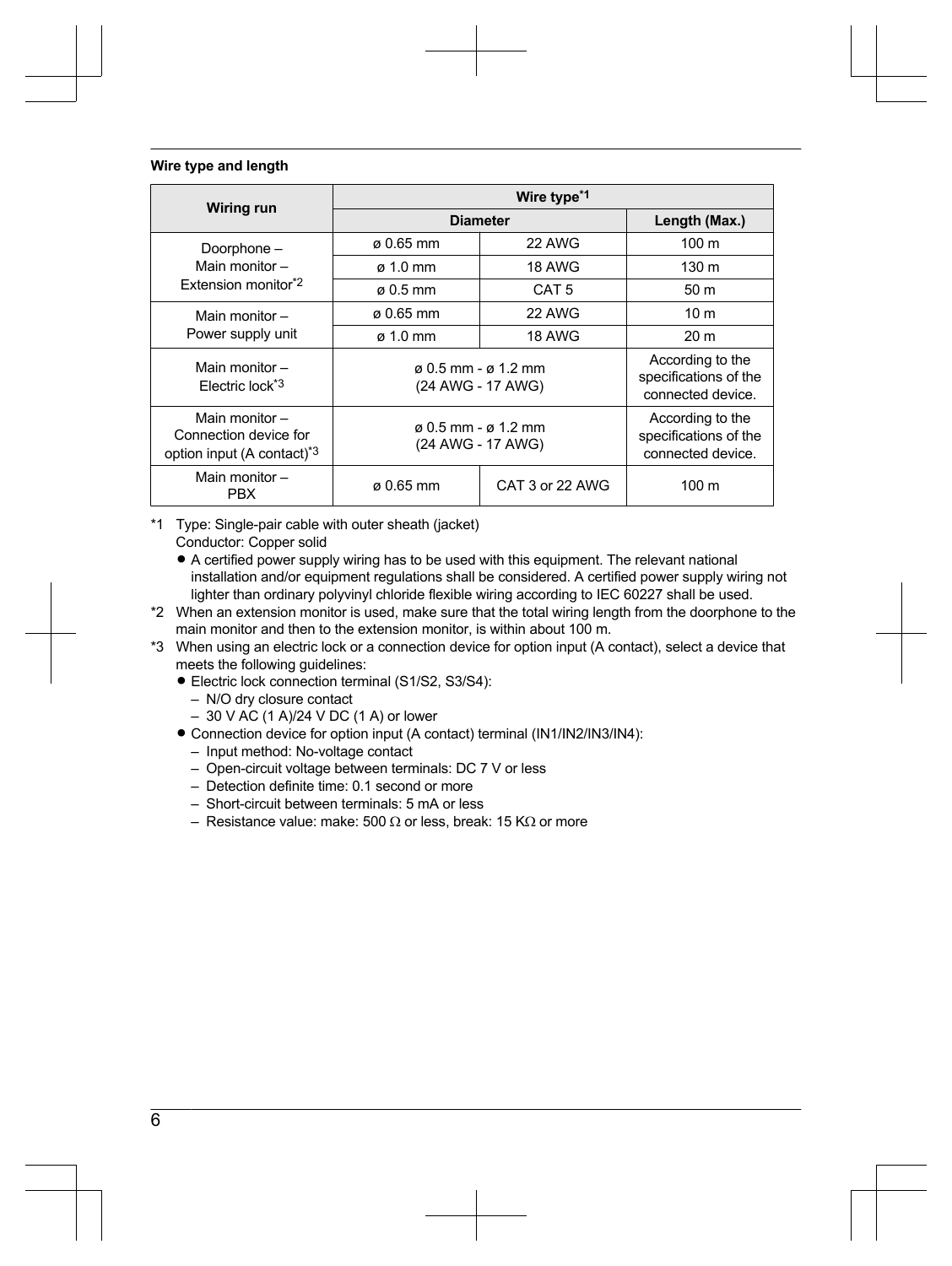#### ■ Connecting an optional lobby station

For information about connections, refer to the documentation of the lobby station to be connected.



<Be sure to perform the following to ensure proper operation>

#### **• Connecting an optional VL-V591 lobby station**

- Connect terminal D1/D2 on the main monitor with terminal D1/D2 on the lobby station.
- Connect terminal S1/S2 on the main monitor with terminal S1/S2 on the lobby station.
- After connecting to the main monitor, change the [Lobby connection] setting to [Device connected] using the main monitor.  $(\rightarrow$ Operating Instructions of the Video Intercom System.)

#### **Note:**

- R **Connection for VL-V901 and VL-V700 series Video Intercom System for Apartment Complexes**
	- Connect terminal D1/D2 on the main monitor with terminal D1/D2 on the VL-V701 Distribution Box.
- R **Connection for VL-VM series/VL-VM701 Video Intercom System Lobby station/Distributor** – Connect either terminal D1/D2 or D3/D4 on the main monitor with the terminal on the Lobby station or VL-VM701 Distributor.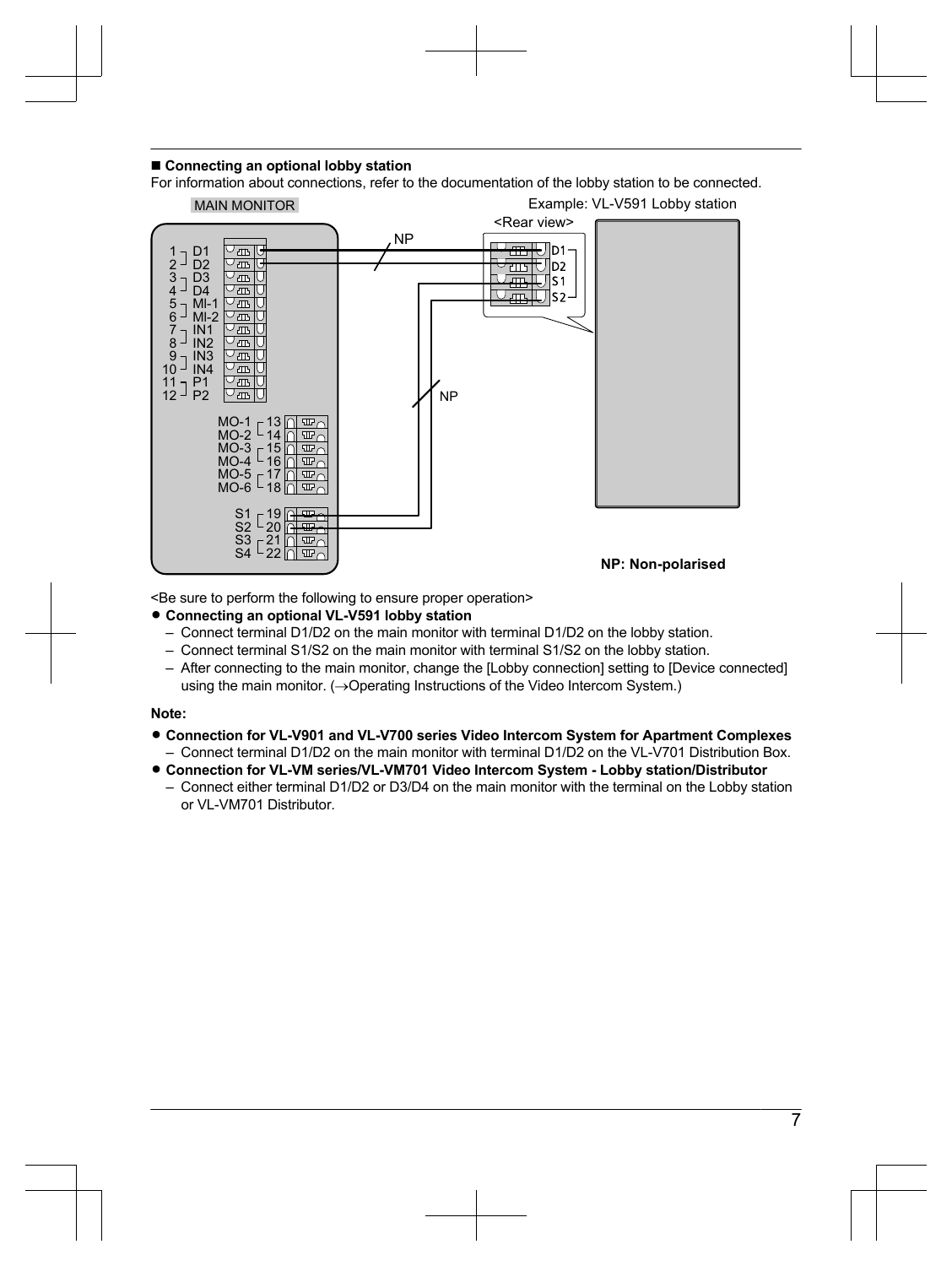# **Doorphone installation position**

**Installation position of the doorphone and camera range Views when the camera is facing forwards at 0° (default).**

• Example: Installation height is 1450 mm (standard position).

(Units: mm)





 $\Omega$  Image range  $\Omega$  Approx. 54°  $\Omega$  Centre of doorphone  $\Omega$  Approx. 1450  $\Omega$  Approx. 500  $F(6)$  Approx. 1740  $T(7)$  Approx. 510  $(8)$  Approx. 1230  $(9)$  Image range: Approx. 920  $(10)$  Approx. 85° ff) Approx. 500

The camera angle can be adjusted using the camera angle control lever on the rear of the doorphone (step [3,](#page-8-0) "[Installing the doorphone](#page-8-1)"), so that the image range can be changed.

#### **Side view when the camera is installed lower than the standard position, and facing upwards at 15°.**

**Top view when the camera is facing left or right at 15° [\\*1](#page-7-0).**

- Example: Installation height is 1100 mm. (Units: mm)
- Example: Camera angle faces left 15°.





 $\Omega$  Image range  $\Omega$  Approx. 54°  $\Omega$  Centre of doorphone  $\Omega$  Approx. 1100  $\Omega$  Approx. 500

 $\overline{6}$  Approx. 1590  $\overline{7}$  Approx. 560  $\overline{8}$  Approx. 1030  $\overline{9}$  Image range: Approx. 1050  $\overline{10}$  Approx. 260  $(n)$  Approx. 790  $(n)$  Approx. 85 $^{\circ}$   $(n)$  Approx. 500

<span id="page-7-0"></span>\*1 If the camera points 15° upwards, the left or right angle is less than 5°.

### **Note:**

• The measurements and angles are for reference purposes and may vary depending on the environment.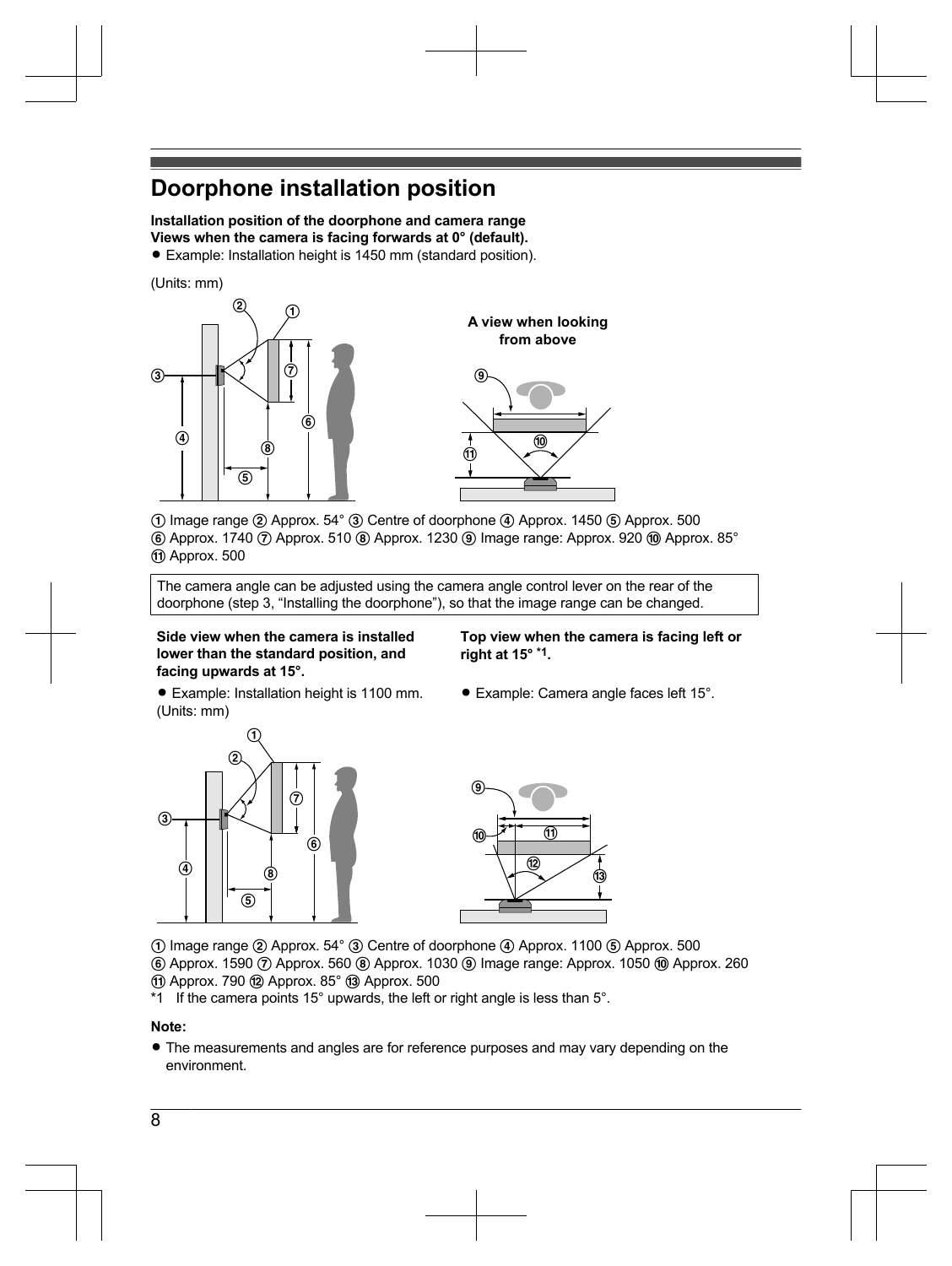# <span id="page-8-1"></span>**Installing the doorphone**

#### **Important:**

- On the bottom surface of the doorphone and the mounting base, there are holes to allow water to drain. Do not cover them up when installing.
- $\bullet$  When existing wiring (such as chime wires) is used:
	- It may contain AC voltage that may cause electric shock and/or damage the product.
	- Never use the following types of wiring. Consult a qualified technician/dealer.



- See "Wire type and length" for information about wiring materials.
- **1** Attach the mounting base  $(2)$  (accessory) to the wall securely.
	- $\bullet$  Install the mounting base on a vertical flat wall.



- $\Omega$  Screws (accessory)  $\times$  2
- C Wire (locally procured)
- $(4)$  83.5 mm
- \*1 To prevent dew condensation, fill a hole for wiring as much as possible.



#### **When using flush mount box (option): Model No. VL-MB524**

Install the flush mount box  $(1)$  in the wall



- (2) Knockout hole[\\*1](#page-8-2)
- (3) Approx. 90 mm (4) Approx. 138 mm
- E Approx. 37 mm
- <span id="page-8-2"></span>\*1 Only open the knockout holes as required for the wiring.
- **2** Use a slotted screwdriver  $(1)$  to push into the holes on the bottom side of the front panel, and remove the front panel  $(2)$  of the doorphone.



<span id="page-8-0"></span>**3** Adjust the camera angle using the camera angle control lever.



- A Camera angle control lever
- $(2)$  Left (maximum 15°)
- C Right (maximum 15°)
- $\overline{a}$ ) Upwards (maximum 15°)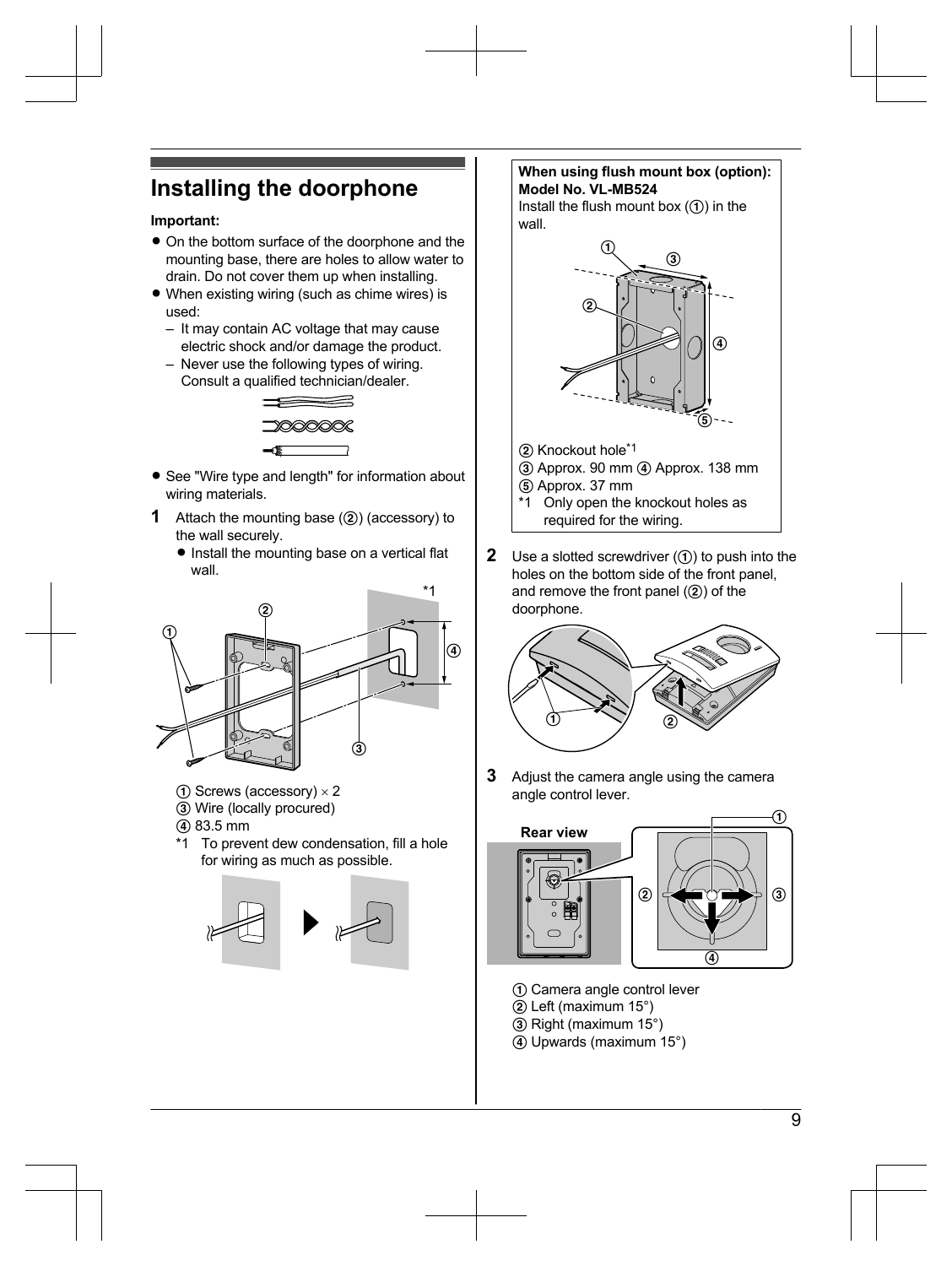





• The angle can also be adjusted to the right or upper right.

#### **Important:**

- $\bullet$  When the camera angle is adjusted to the upper left or upper right, the image may be slightly distorted.
- **4** Connect the wires.

Loosen the screws. Push in the wires to the terminal connectors (non-polar), then tighten the screws  $(1)$ .



- $\textcircled{1}$  Recommended torque: 0.5 N·m {5.1 kgf·cm}
	- Maximum torque: 0.7 N·m {7.1 kgf·cm}

**5** Attach the doorphone to the mounting base.



 $\Omega$  Screws (accessory)  $\times$  4

**When using flush mount box (option): Model No. VL-MB524** Attach the doorphone to the flush mount



 $\Omega$  Screws (locally procured)  $\times$  4

 $\bullet$  4 mm  $\times$  25 mm, stainless steel (the same type of screw as the 4 mm  $\times$ 12 mm supplied accessory but with a different length)

**6** Attach the front panel in the order of  $\textcircled{1} \rightarrow \textcircled{2}$ .

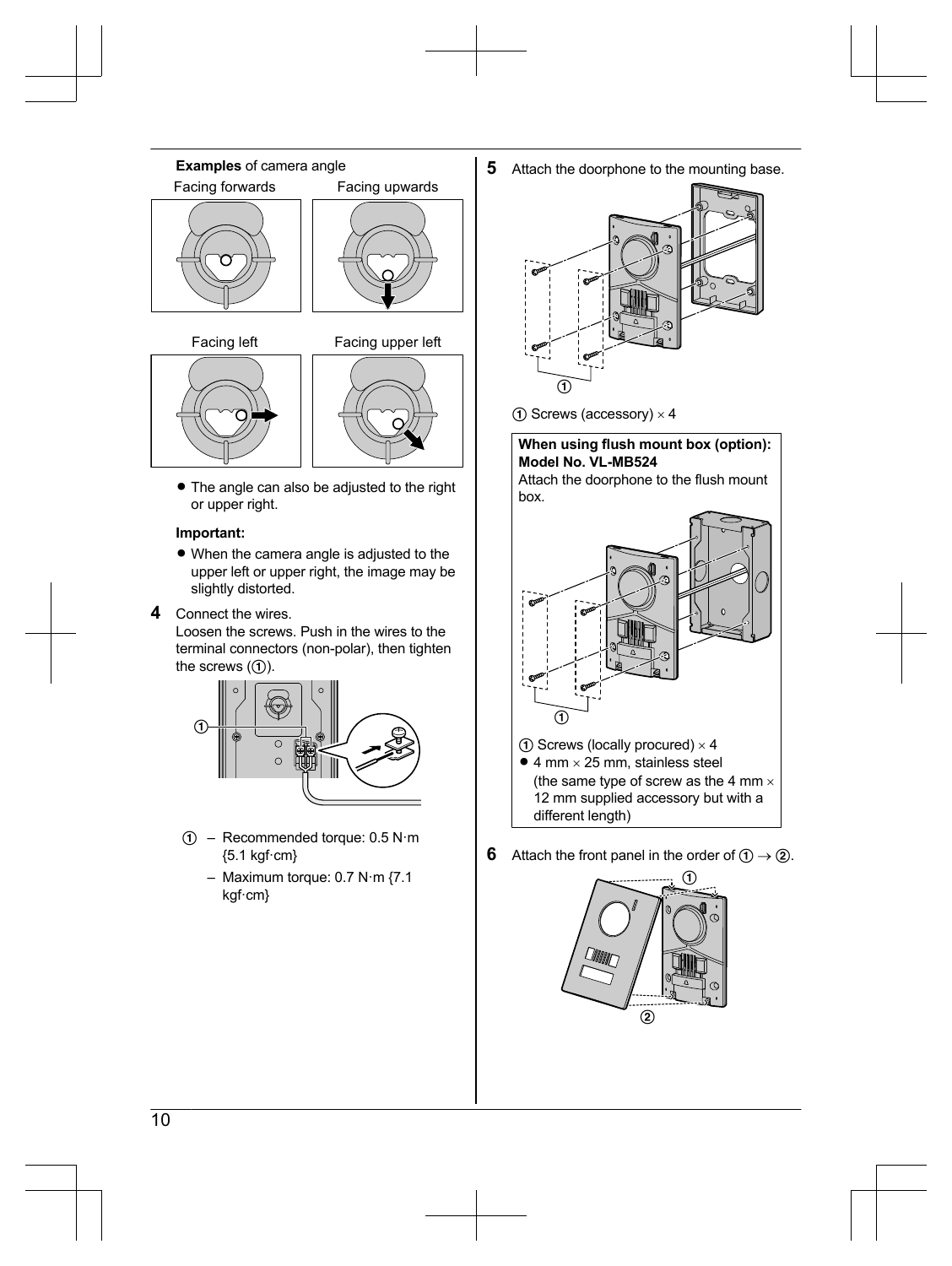## **Installing the power supply unit (VL-SWD275AZ, VL-MWD275AZ models only)**

#### **About the installation location**

- The AC cable plug is used as the main disconnect device. Ensure that the power outlet is installed near the product and is easily accessible.
- $\bullet$  A readily accessible disconnect device shall be incorporated external to the equipment.
	- External disconnect device must be certified and have a creepage and clearance distance of 3 mm or more.

#### **Precautions for wiring**

- $\bullet$  Make sure that the power supply unit is unplugged before performing any wiring work.
- Always connect AC or DC cables to the appropriate connector or connection terminal.
- To prevent the DC cable from disconnecting and to prevent electric shock, secure the DC cable using the cable binder (accessory) and attach the cable cover.

#### **How to connect the AC cable and DC cable:**

Connect the power supply unit (accessory), the AC cable (accessory), and a DC cable (locally procured).





Front view



Make sure that there are no core conductor wires  $(1)$  exposed outside the product.

### **Power supply unit (with cable cover removed)**





- (iii) DC cable binder hole
- **1** Strip the DC cable as follows:  $DC$  cable  $(1)$
- **2** Remove the screw (2) and then remove the cable cover  $(3)$ ).
- **3** Connect the AC cable (4) (accessory) to the AC IN connector  $(@)$  on the top of the power supply unit. Next, connect the DC cable  $(6)$ (locally procured) to the DC OUT terminal  $(9)$ ) on the bottom of the power supply unit, and then secure the wires by tightening the screws  $(G)$ ).
	- Recommended torque: 0.45 N·m {4.6 kgf·cm}

### **CAUTION**

Insert the cables firmly all the way into the connector and terminals. If the cables are not inserted all the way, heat may be generated.

- **4** Use the cable binder ( $\circled{?}$ ) (accessory) to secure the DC cable  $(6)$  (sheath area) to the DC cable binder hole  $(0)$  on the power supply unit.
- **5** Make sure to replace the cable cover (3).

#### **Wall mounting**

Attach the power supply unit to the wall securely.

 $(1)$  Screws (accessory)  $\times$  2

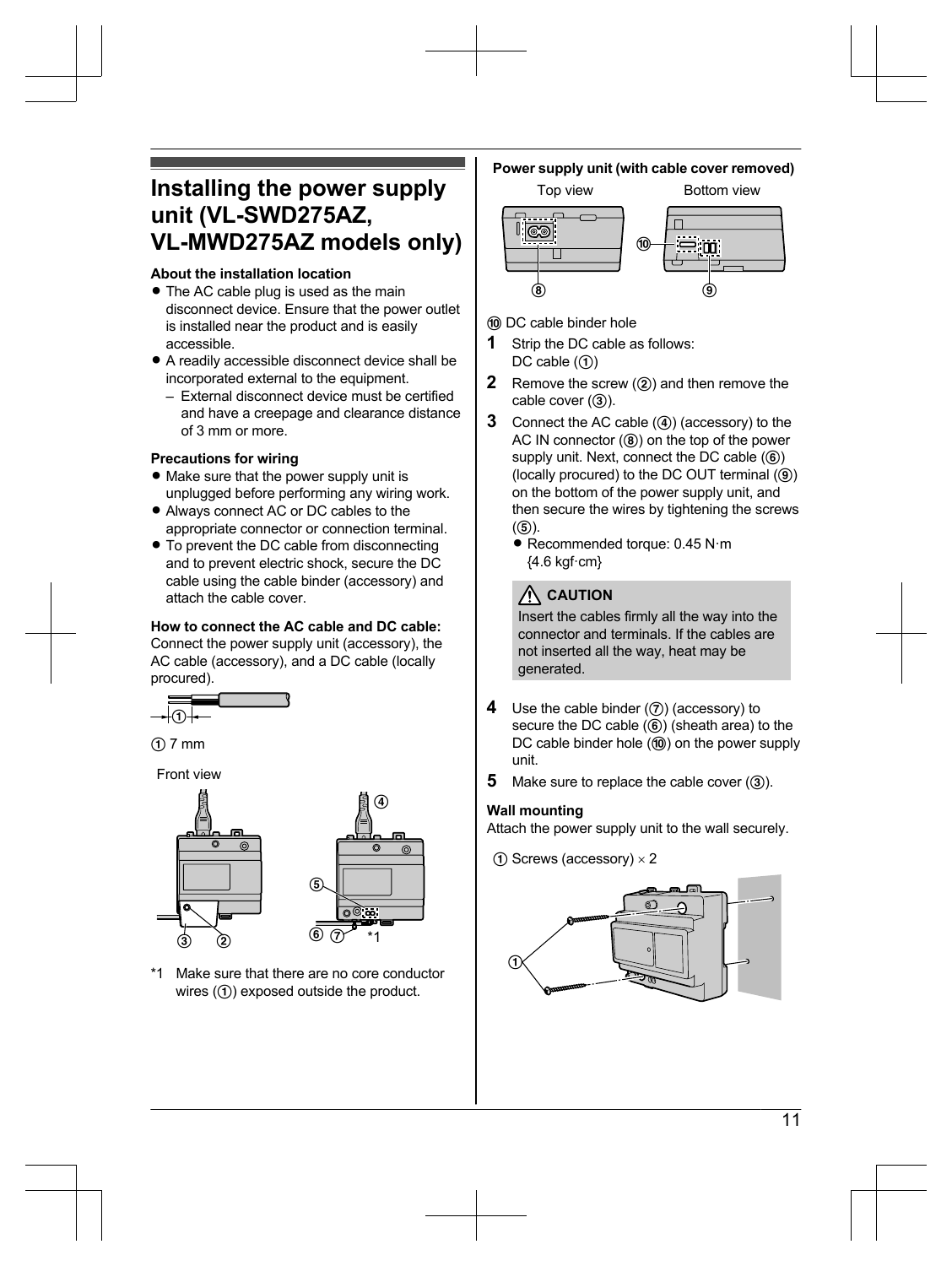#### **Attach to the DIN rail**

Attach in the order described below so that hook  $($  $($  $)$ ) is positioned at the bottom.

- **1** Hang hook  $(2)$  on the DIN rail  $(3)$ .
- **2** Pull and hold the lever down  $(\mathbf{\Phi})$ .
- **3** Secure hook  $(0)$  to the DIN rail  $(0)$ .



## **Main monitor/extension monitor installation position**

#### **About the installation position of the main monitor/extension monitor and mounting bracket**

- Place the main monitor/extension monitor in a location that your eyes are the same height as the centre of the display.
- For the following reasons, leave at least 20 cm  $(1)$  of space above, below, and to the left and right sides of the main monitor/extension monitor:
	- To prevent malfunction and sound cutting out
	- $-$  To ensure to make sure the reset button  $(2)$ can be used (the reset button is on the side of the main monitor/extension monitor)



• After deciding where to install the main monitor/ extension monitor, attach the mounting bracket in the location shown below.



(3) Main monitor/extension monitor installation position D 100.4 mm  $(5)$  55.7 mm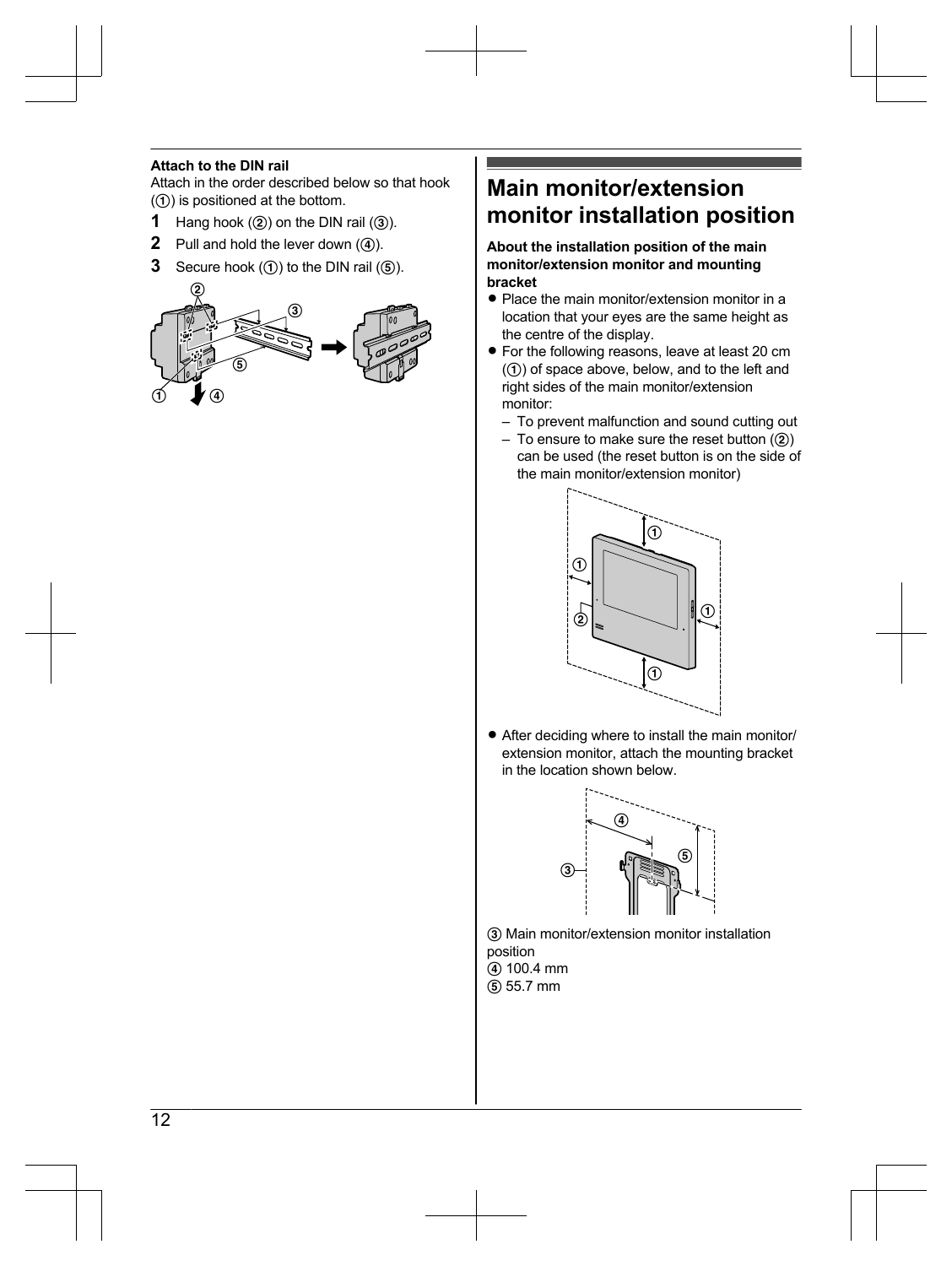## **Installing the main monitor/ extension monitor**

- **1** Attach the mounting bracket  $($  $)$  to the wall securely.
	- $\bullet$  Install the mounting bracket on a vertical flat wall  $(2)$ ).



- $(3)$  Screws (accessory)  $\times$  2
- (4) Hole in wall (5) 60 mm (6) 83.5 mm
- $Q$  7 mm  $\circledS$  50 mm

#### **2 [For power supply unit non-attached models]**

**VL-SWD275BX/VL-MWD275BX etc.:** Connect the wires.

• Connect the wires correctly according to "Wiring schematic diagram".



#### $\bullet$  **How to make wiring connections** While pressing on the button  $(1)$  with a pointed object such as a screwdriver, insert the wire into the terminal connector  $(Q)$ ). (To disconnect a wire, while pressing on the button  $(1)$ , pull out the wire.)



(4) Wiring from doorphone or other device

#### **[For power supply unit attached models] VL-SWD275AZ/VL-MWD275AZ etc.:**

Connect the DC cable and wires.

• Connect the wires correctly according to "Wiring schematic diagram".

#### **2-1 How to connect the DC cable**

 $\bigodot$  Remove screw  $(1)$  and then remove the terminal cover.

 $\bigcirc$  While pressing on the button  $(2)$ ) with a pointed object such as a screwdriver, insert the wires of the DC cable into the terminal (the DC cable of the power unit can be wired in the desired direction from the 3 depressions  $(3)$ ) connectors (non-polar).



 $\bigodot$  Make sure to replace the terminal cover.



- D Core conductor wire at tip: 12 mm
- E Wiring from power supply unit

(Example: when wiring from the right direction)

C Core conductor wire at tip: 9 mm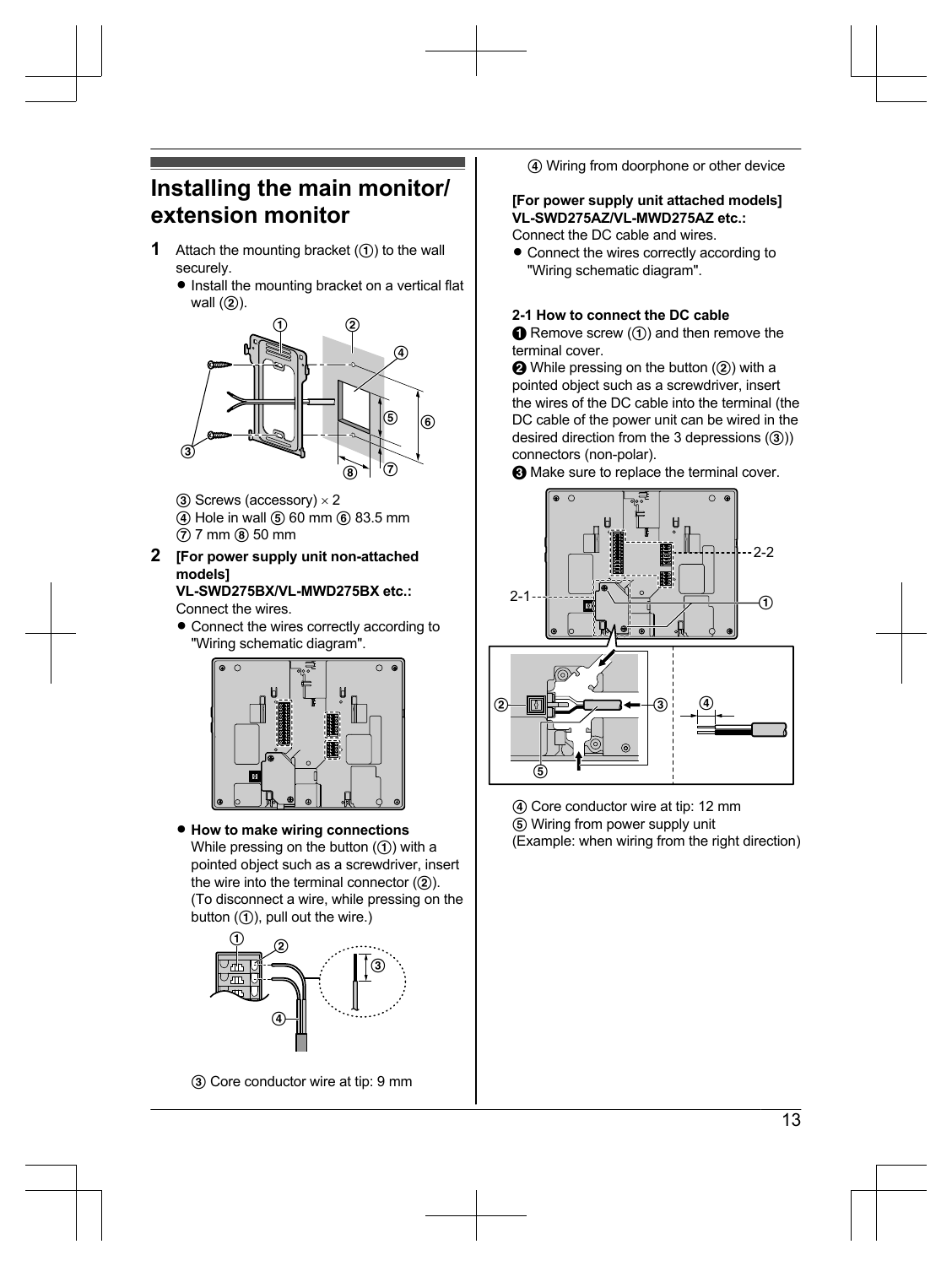#### **2-2 How to make wiring connections**

While pressing on the button  $(6)$ ) with a pointed object such as a screwdriver, insert the wire into the terminal connector  $(2)$ ). (To disconnect a wire, pull out the wire while pressing on the button  $(6)$ .)



- **(8)** Core conductor wire at tip: 9 mm
- **9)** Wiring from doorphone or other device

#### **Important:**

 $\bullet$  Do not connect the power cable. (Damage may occur.)

#### **Note:**

• Do not remove the terminal cover. (Excluding power supply unit attached models.VL-SWD275AZ/VL-MWD275AZ etc.)



**3** Mount the main monitor/extension monitor to the mounting bracket.



#### **[For power supply unit non-attached models]**

#### **VL-SWD275BX/VL-MWD275BX etc.:**

3-1 Line up the tab on the bottom of the bracket with the groove on the main monitor/ extension monitor.



3-2 Line up the tab on the top of the bracket with the groove on the main monitor/extension monitor, and push the main monitor/extension monitor down until it is secure.

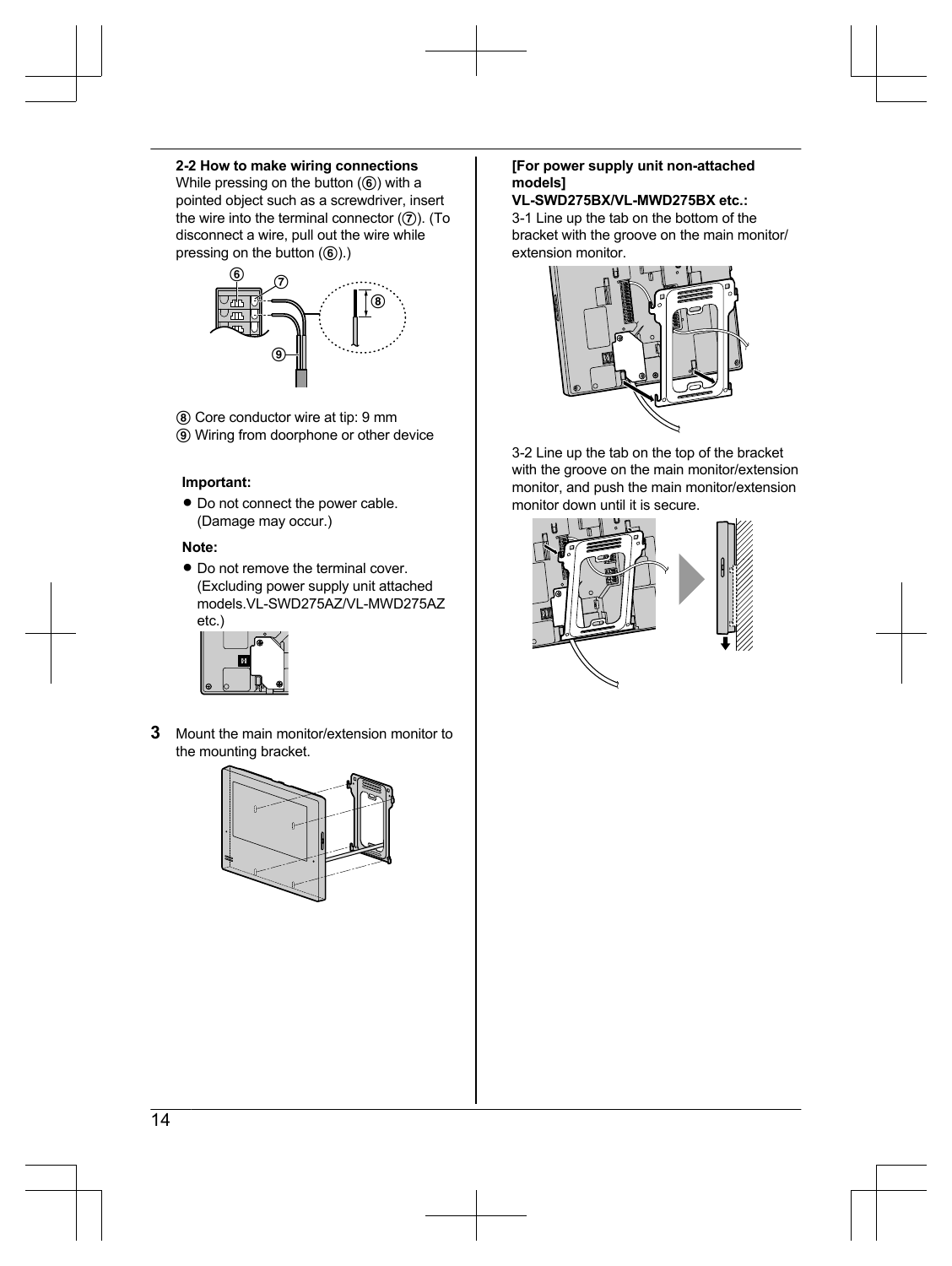#### **[For power supply unit attached models] VL-SWD275AZ/VL-MWD275AZ etc.:**

3-1 Line up the tab on the bottom of the bracket with the groove on the main monitor/ extension monitor.



3-2 Line up the tab on the top of the bracket with the groove on the main monitor/extension monitor, and push the main monitor/extension monitor down until it is secure.



#### **Notes about electrical wiring**

[When wiring from bottom] Make sure not to pinch the wires (as shown

below) on the mounting bracket when installing.

 $\bullet$  Do not forcibly attach to the mounting bracket.